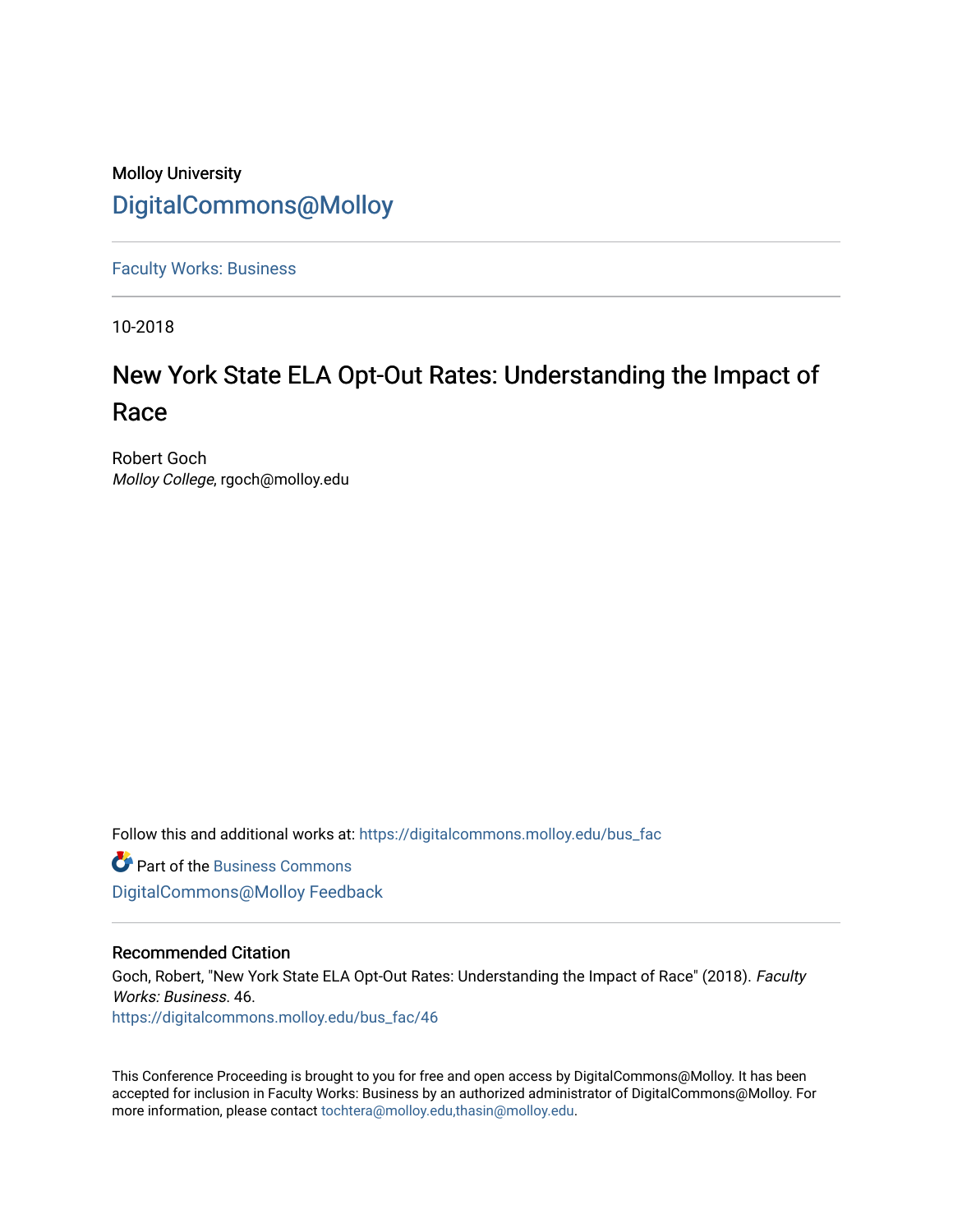# **New York State ELA Opt-Out Rates: Understanding the Impact of Race**

#### *Robert Goch*

Division of Business Molloy College 1000 Hempstead Ave., Rockville Centre, NY 11571 (516)323-3088 *rgoch@molloy.edu*

#### *ABSTRACT*

In 2009, 48 states established the Common Core Standards in response to the growing movement by state governors and corporate leaders who believed that high school exit expectations fall short of employer and college demands. Soon thereafter standardized assessments were developed that were geared to the more rigorous standards. In New York State (NYS), resistance slowly started arising shortly after the new assessments commenced in 2013. By 2016, nearly 22% of all third-to-eighth graders in NYS opted out of taking the ELA, making NYS one of the highest opt-out states in the nation.

Data from the New York State Education Department reveals a large ethnic disparity in opt-out rates. In 2016, the overall optout rate in NYS stood at 21.7%. This compares to a white opt-out rate of 51.4%, an African-American opt-out rate of 10%, a Hispanic opt-out rate of 16.0% and an Asian opt-out rate of 7.0%. What factors can explain this wide disparity? The results indicate that factors affecting the white opt-out rate include whether the county is situated within New York City, county median income and county political affiliation. Factors impacting the black opt-out rate is influenced by county "ruralness" and county median income.

#### **Keywords**

Economics of education, primary education, standardized testing, opt-out

#### **1 INTRODUCTION**

Over the last several years, the opt-out movement has garnered significant attention from the media, academics, and school administrators. This is particularly the case in New York State (NYS) where the opt-out rate more than quadrupled from 2014 to 2016, from 5% to 22%. This paper attempts to discern the factors that influence the opt-out rate by race (in particular African American vs. white) in NYS.

#### **2 WHO OPTS OUT NATIONALLY?**

National survey data reveals that the parents who opt out fit a general demographic, namely, parents who are white, highly educated, somewhat politically liberal and relatively affluent. Looking through the lens of racial/ethnic makeup, a 2015 Phi Delta Kappa (PDK) and Gallup survey reveals that 44% of white parents or guardians support opting out of the Common Core Assessment (CCA) versus a 28% support rate for parents who are, and have children of color. A 2015 study by the Brookings Institute reveals evidence that opt-out rates are dependent upon district demographics, and actual test scores (Chingos 2015).

The same survey showed that ethnic minority groups are supportive of standardized testing in general; 72% of black parents and 61% of Hispanic parents considered test scores either "very" or "somewhat" important for measuring the effectiveness of their community schools in contrast to 55% of white parents.

More recently, a 2016 national study conducted by Pizmony-Levy and Saraisky (PLS) surveyed those supporting the opt-out movement, showing 98% of respondents had a post-secondary education with a median income of \$125,000. Furthermore, the survey found that 51% of the respondents identified themselves as politically liberal versus 18% that identified as being politically conservative (14, 51). Interestingly, about 35% of the respondents resided in New York State. Looking at income statistics, a 2013 Associated Press/National Opinion Research Center (AP/NORC) survey showed 85% of parents earning less than \$50,000 a year said that regular assessment was "very" important or "extremely" important, in contrast to the 73% earning \$50,000– \$100,000 and the 63% earning over \$100,000 per annum (8). Significantly, more parents earning less than \$50,000 a year— 79%—said that standardized tests measure the quality of education at a school "somewhat" well or "very" well, whereas only 66% of parents earning \$50,000–\$100,000 and 65% earning over \$100,000 had the same response.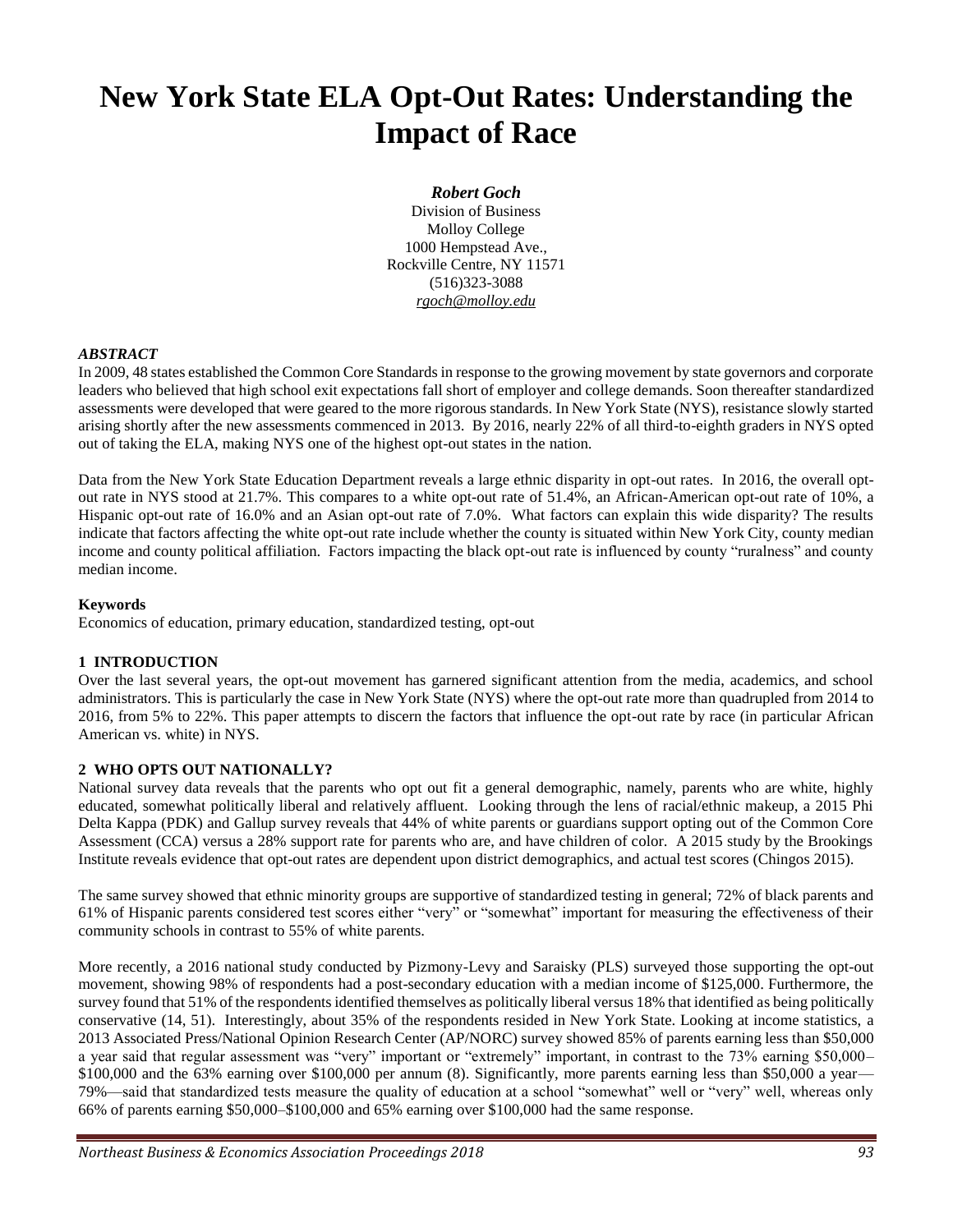As noted above, this PLS study revealed that 51% of the opt out supporter respondents identified themselves as politically liberal and 18% as politically conservative. There were significant differences regarding the reasons why liberals and conservatives supported opting out of the CCA. For liberals, the top reason cited for supporting opting out of the assessment was their opposition to using assessments in order to evaluate their children's teachers; for conservatives, the top reason was opposition to the Common Core State Standards (CCSS).

Other reasons supporters of opting out of the CCA cite motives such as forcing educators to "teach to the test," opposition to the "privatization of schools," the growing role of corporations in schools (private testing corporations, e.g. Pearson's, getting paid with public funds), and the fear of a superabundance of classroom time allocated for student test preparation (Goch 2007).

Looking specifically at NYS, NYSED 2016 data shows that students opting out were more likely to be non-white, in low-need or average-need districts, more likely to have scored at a low proficiency during the prior year's exam, are less likely to be economically disadvantaged, less likely to be a student with a disability and much less likely to be an English Language Learner (Goch 2017).

#### **3 GRADES 3-8 ENROLLMENT IN NYS BY RACE**

As the pie chart below indicates, no single race comprise a majority of NYS's 3-8 enrollment:



As can be seen in the above figures, the racial makeup in the 3-8 cohort in NYS is quite diverse as no single race constitutes majority and there is an even split between white and minority groups. However, if we strip out the five boroughs (counties) comprising New York City we see a different story. In NYC, ethnic minorities make up 85% of the students. White students only comprise 15.3% of enrollment in grades 3-8 vs. 46.4% state-wide. As this paper will discuss, minority students within grades 3-8 are much less likely to opt-out compared to white students.

#### **4 RACIAL COMPOSITION OF OPT-OUTTERS IN NYS**

Looking across all 61 of NYS counties, the data reveals a wide disparity. As national survey data indicates, counties that are predominantly suburban, white, and middle-to upper middle class have the highest opt-out rates. A case in point is Nassau County (77% white, median household income of \$100,000, median home value of \$450,000). In 2016 44.1% of third-to-eighth graders opted out of the ELA standardized test. Compare this to Bronx County (45% white, median household income of \$35,000, median home value of \$364,000) having an opt-out rate of 2.2%.

The bar graph below depicts the wide disparity in opt-out rates across races.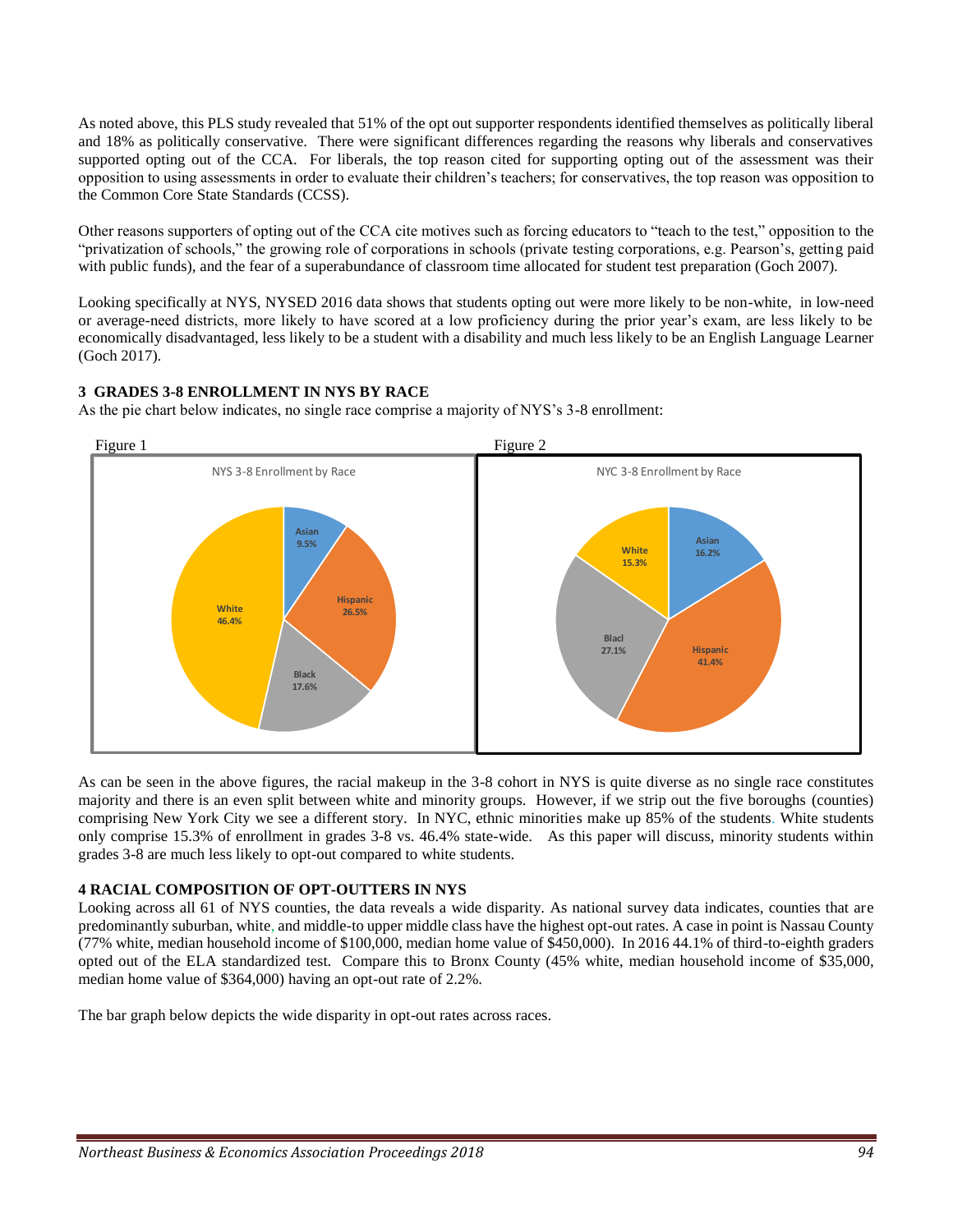

As can be seen in figure 3, the opt-out ranged from 7.0% (Asians) to more than 50% (white). The graph below the likelihood of opting out as compared to the overall opt-out rate.



For examples, whites are nearly 2.5 times more like to opt-out as compared to the overall grades 3-8 cohort, while African Americans are only half as likely to opt out compared to the overall cohort.

#### **4 A NOTE ON NYC**

As noted above, the third-to-eighth grade enrollment demographics in NYC are markedly different from the rest of the state. For example, whites accounted for nearly half of the enrollment across NYS, while only making up 15% of the enrollment in the five counties of NYC. Since we have already seen that minorities opt-out at a significantly lower rate than whites, one would expect to see lower opt-out rates in NYC. The graph below illustrates this phenomenon



The graph below shows by composition of NYS opt-outters by race, expressed as a multiple of the NYC opt-out rates by race.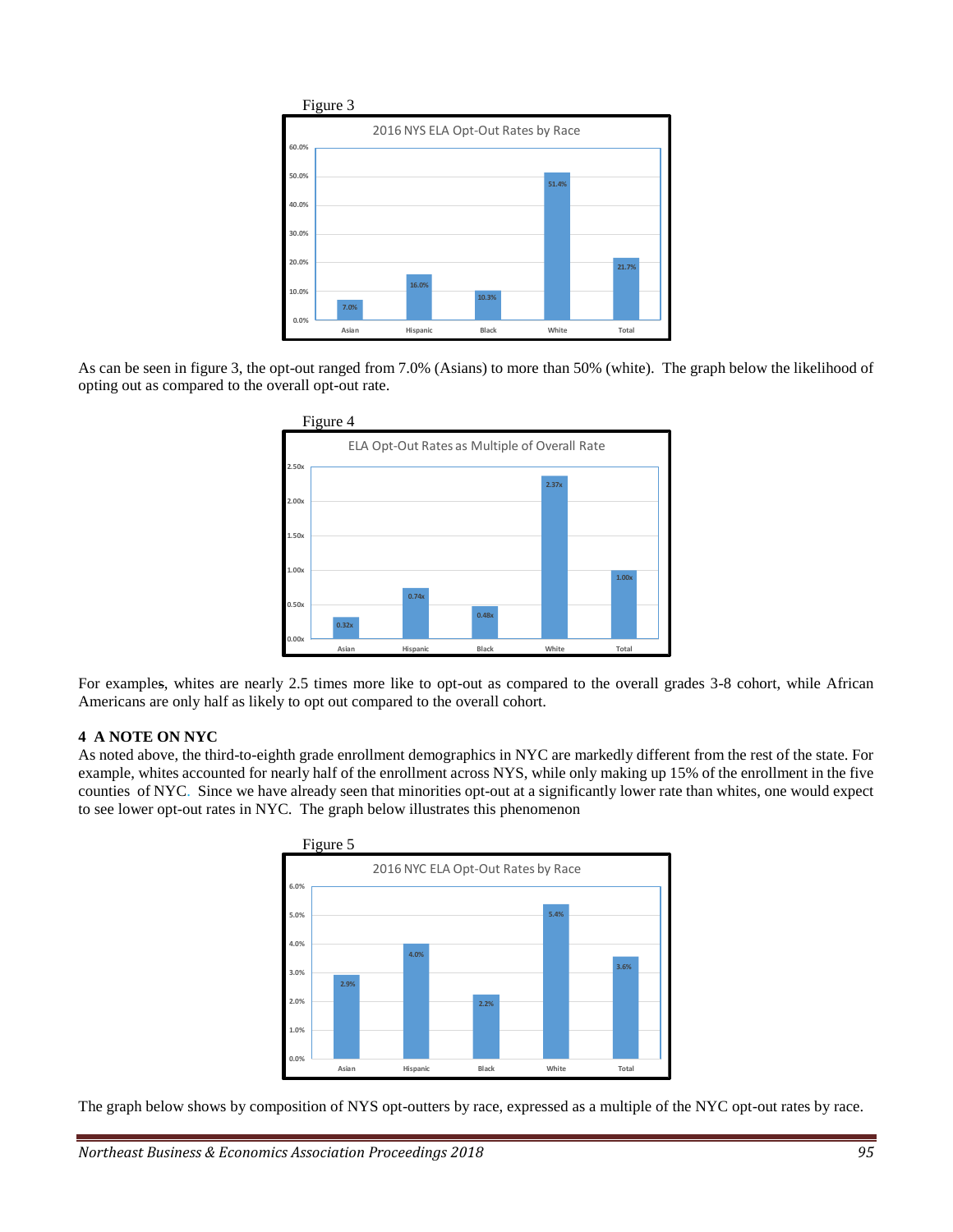

For example, a third-to-eighth grader in NYS is 9.4 times more likely to opt-out compared to, a third-to-eighth grader in NYC.

However, it should be noted that racial demographic profile is not the only factor, or perhaps not even the most important factor driving the disparity in opt-out rates. Unlike most of the counties in NYS, NYC's are not completely "zoned." Approximately 25% of NYC's middle school and 35% of its high schools "screen" students for admission. Admission is based on grades, interviews, attendance, artistic talent, etc. However, one of the more important screening criteria is scores on NYS standardized test, both the ELA and math assessments.

#### **4 IMPLICATIONS OF OPTING OUT**

Supporters of the CAA believe it is imperative to gather student assessment/performance data at the "building" (individual school) and demographic level in order to allow stakeholders (parents, educators, policy makers, etc.) to understand the extent to which schools are effectively (or ineffectively) educating all children. On a policy level, many believe that only from standardized assessments can resources be targeted effectively and allocated to underachieving schools. This is why so many civil rights groups are vocal opt-in supporters (Goch, 2007).

#### **6 DATA**

Most data files were retrieved from the New York State Education Department (NYSED), specifically, NYSED's grades 3- 8 Assessment Data Base files (assessment scores), NYSED's Report Card Data (demographic data) and NYSED's District-Level Test Refusal files. These NYSED files contain building level data on assessment scores, demographics and opt-out rates. School level data was then aggregated to obtain district-level statistics. Political party affiliation data was retrieved from The NYS Board of Elections. Both median income and geographic data were derived from the U.S. Census.

#### **7 METHODOLOGY**

This research attempts to answer the following questions: 1. What factors affect a parents' decision to opt out of the NYS's ELA assessment? and 2. Do the same factors impact both white and black opt-out rates? Our analysis employs regression analysis to explore these issues. Eq. A shows the regression equation used to explain white opt-out rates (WOR). Eq. B shows the regression equation used to explain black opt-out rates (BOR).

#### **Eq. A. WOR = β<sup>0</sup> + β1INC + β2PAFF + β3NYC + ε**

| Where:      |                |                                                                                |
|-------------|----------------|--------------------------------------------------------------------------------|
| <b>WOR</b>  | $\alpha = 1$   | White Opt-Out Rate                                                             |
| INC -       | $\alpha = 1$ . | <b>Median Family Income</b>                                                    |
| <b>PAFF</b> | $\alpha = 1$ . | Political Affiliation (percent voters Conservative and Republican parties +    |
| NYC .       | $\alpha = 1$   | A dummy variable denoting if the county is in NYC $(=1)$ or outside NYC $(=0)$ |
| $\epsilon$  | $\equiv$       | Error term                                                                     |
|             |                |                                                                                |

#### **Eq. B. BOR = β<sup>0</sup> + β1INC + β2RURAL + ε**

| Where:          |            |                                                |
|-----------------|------------|------------------------------------------------|
| <b>BOR</b>      | $\equiv$   | <b>Black Opt-Out Rate</b>                      |
| INC.            | $=$        | <b>Median Family Income</b>                    |
| $RURAL =$       |            | Percent county residents living in rural areas |
| $\varepsilon =$ | Error term |                                                |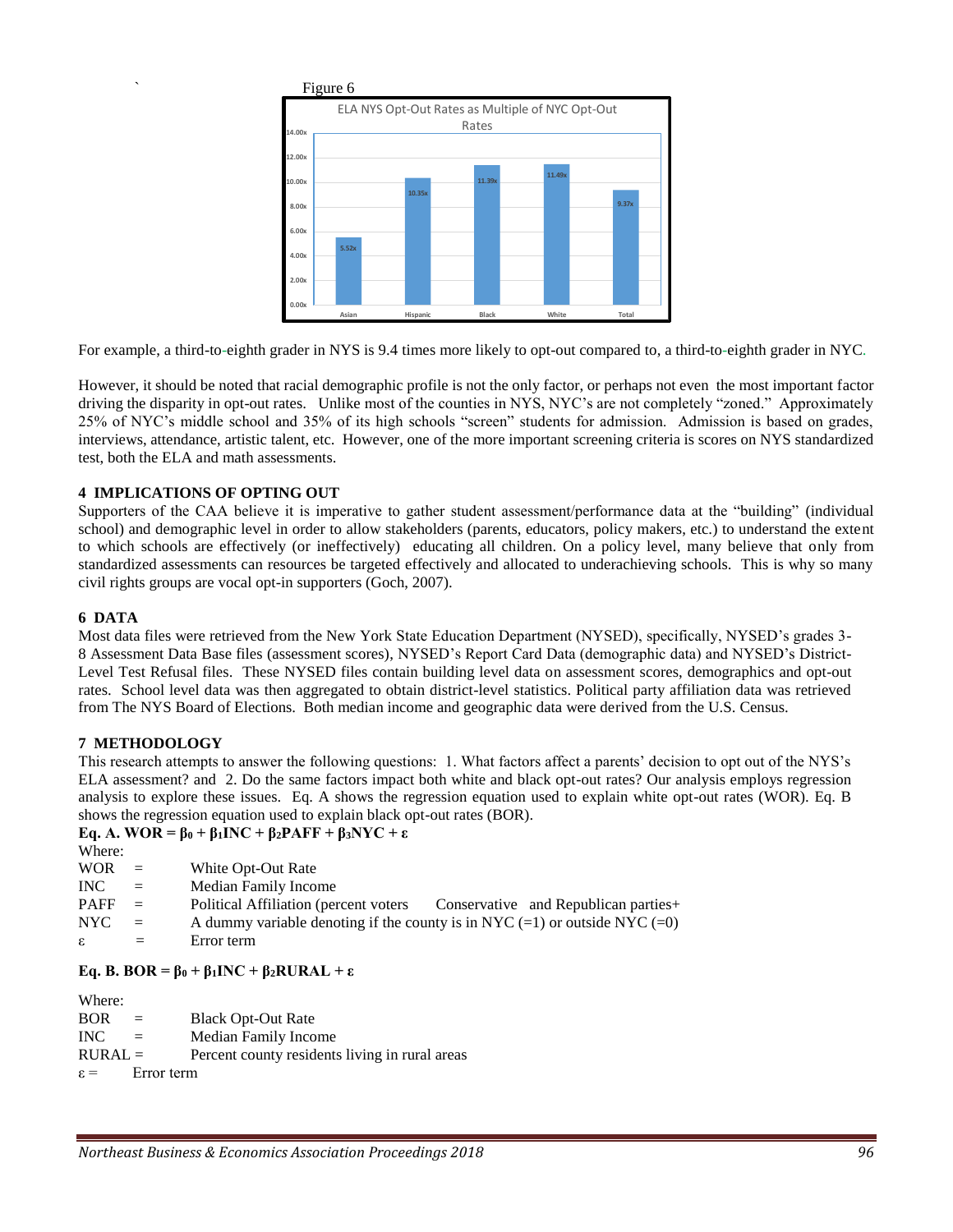#### **8 RESULTS/DISCUSSION**

The findings reveal that white opt-out rates (WOR) in NYS are significantly positively impacted by median family income (higher median income results in higher white opt-out rates), political affiliation (the more conservative the county the lower the WOR and whether or not the county is located in NYC (NYC counties have lower WORs). Again, these results conform to national data survey revealing that higher income families are more likely to opt-out and that conservatives have a less favorable view towards opting out compared to liberals. The finding that those students residing within the five counties comprising NYC are less likely to opt-out evidences the fact that NYC middle and high school schools place a greater emphasis on standardized tests as compared with the other 56 NYS counties.

The tables below  $(7a. - 7c.)$  shows the summary of the WOR regression results:

| Figure 7a.                   |             |  |  |  |  |  |  |
|------------------------------|-------------|--|--|--|--|--|--|
| <b>Regression Statistics</b> |             |  |  |  |  |  |  |
| Multiple R                   | 0.688649896 |  |  |  |  |  |  |
| R Square                     | 0.474238679 |  |  |  |  |  |  |
| Adjusted R Square            | 0.447044128 |  |  |  |  |  |  |
| <b>Standard Error</b>        | 0.103862228 |  |  |  |  |  |  |
| Observations                 |             |  |  |  |  |  |  |

Figure 7b.

| <b>ANOVA</b>                     |    |                               |  |  |             |  |  |  |
|----------------------------------|----|-------------------------------|--|--|-------------|--|--|--|
| df<br>Significance F<br>МS<br>SS |    |                               |  |  |             |  |  |  |
| Regression                       | 3  | 0.564353994 0.188118 17.43874 |  |  | 3.45058E-08 |  |  |  |
| Residual                         | 58 | 0.62566702 0.010787           |  |  |             |  |  |  |
| Total                            | 61 | 1.190021014                   |  |  |             |  |  |  |

Fig. 7.c

| <b>Coefficents Results/Statistics</b>                                                               |        |             |          |                     |                                              |             |             |            |  |  |
|-----------------------------------------------------------------------------------------------------|--------|-------------|----------|---------------------|----------------------------------------------|-------------|-------------|------------|--|--|
| Coefficie Standard Error<br>Lower 95.0%   pper 95.09<br>P-value<br>t Stat<br>Lower 95%<br>Upper 95% |        |             |          |                     |                                              |             |             |            |  |  |
| Intercept                                                                                           | 0.21   | 0.102549748 |          | 2.085274 0.041455   | 0.008568706                                  | 0.419119954 | 0.008568706 | 0.41912    |  |  |
| <b>INC</b>                                                                                          |        | 1.0565E-06  | 3.788347 | 0.000363            | 1.88757E-06                                  | 6.1172E-06  | 1.88757E-06 | $6.12E-06$ |  |  |
| <b>PAFF</b>                                                                                         | $-0.4$ | 0.166837888 |          | $-2.38485$ 0.020376 | $-0.731845458$ $-0.063920825$ $-0.731845458$ |             |             | $-0.06392$ |  |  |
| <b>NYC</b>                                                                                          | $-0.3$ | 0.063795129 |          | $-5.42413$ 1.19E-06 | -0.473732745 -0.218333095 -0.473732745 -     |             |             | $-0.21833$ |  |  |

Regarding black opt-out rates (BOR), the findings show, as in explaining the WOR, that BOR are significantly positively impacted by median family income (higher median income results in higher WOR, However, political affiliation (percent conservative voters) does not show any statistical significance in explaining the BOR. It is thus suspected that this is due to the low variability in political affiliation of the black electorate as most African American . In addition, and as expected, the BOR is significantly and positively related to the percentage of county residents living in rural areas. This is most likely related to grater African American presence in non-rural counties.

The tables below  $(8a. - 8c.)$  shows the summary of the BOR regression results:

| Figure 8a.                   |          |  |  |  |  |  |  |
|------------------------------|----------|--|--|--|--|--|--|
| <b>Regression Statistics</b> |          |  |  |  |  |  |  |
| Multiple R                   | 0.533686 |  |  |  |  |  |  |
| R Square                     | 0.284821 |  |  |  |  |  |  |
| <b>Adjusted R Square</b>     | 0.260578 |  |  |  |  |  |  |
| <b>Standard Error</b>        | 0.105846 |  |  |  |  |  |  |
| Observations                 | 62       |  |  |  |  |  |  |